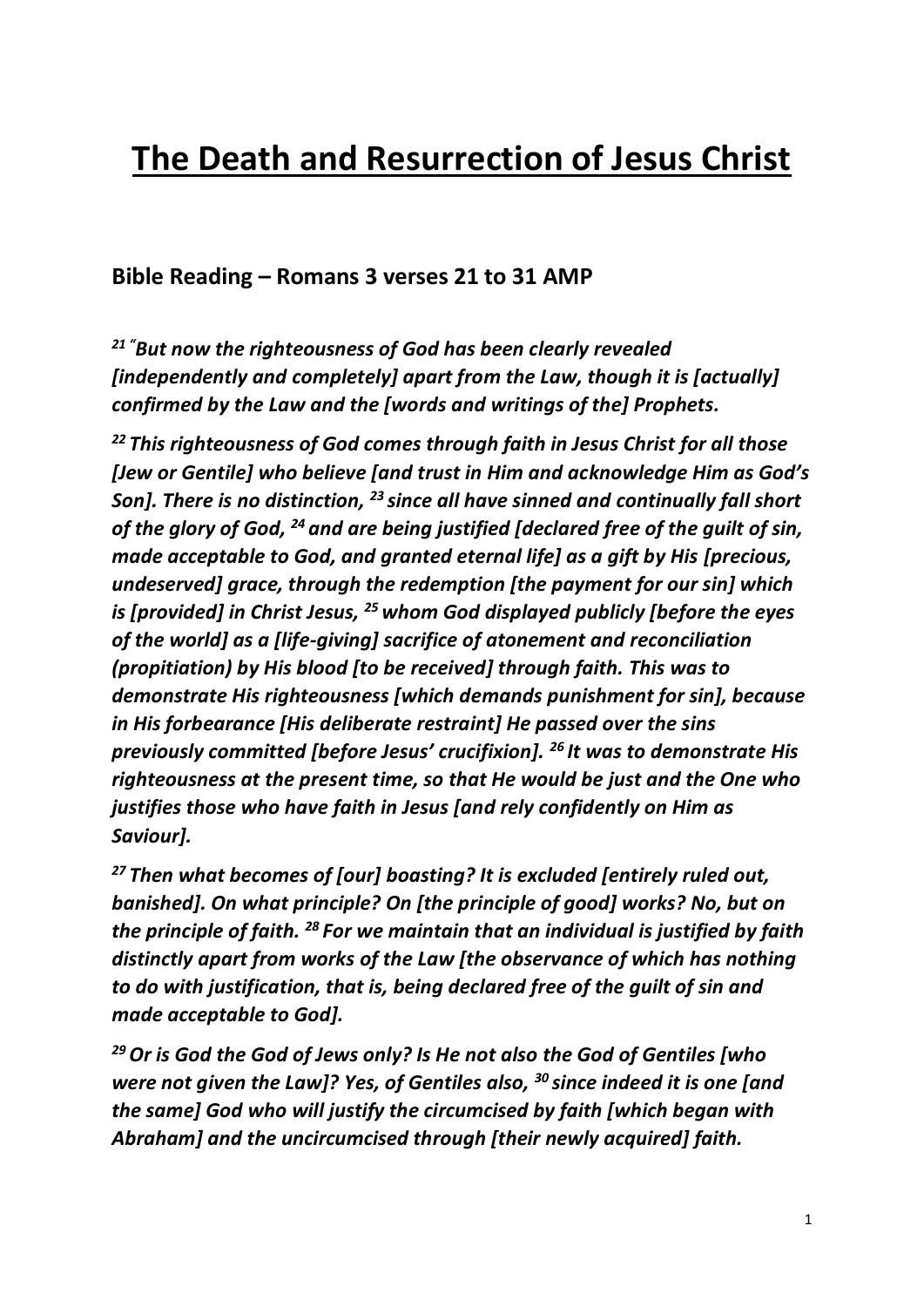*<sup>31</sup>Do we then nullify the Law by this faith [making the Law of no effect, overthrowing it]? Certainly not! On the contrary, we confirm and establish and uphold the Law [since it convicts us all of sin, pointing to the need for salvation].'*

#### **SERMON**

Today, as we remember the fallen heroes of two world wars, some of whom, both men and women, will be known to many of us personally, I want to talk about the greatest personal sacrifice ever made by one person for the sake of others; and that of course was the death of Jesus Christ on the Cross.

I feel a desire in me, to remind you today, of the meaning of that event which, to born-again Christians was the most important act that ever occurred in the history of mankind; the death and resurrection of Jesus Christ on a cross.

Christmas is coming and it seems to me that for many Christians the **birth** of Jesus Christ was the most important day in the history of the world; their celebrations would certainly appear to indicate that, anyway, but as important as that event was, the death and resurrection of Jesus was infinitely more important for you and me in terms of what it achieved for us.

Why was it so important?

Well, sadly, many good people still believe they can only work their way into Heaven, by doing lots of good things. I'm sure I've told you before that when I was young, many was the time my dear mum would share with me, her ongoing worries about whether or not she had lived a good enough life to be allowed into Heaven when she died.

I wonder…. Do you have that struggle? Do you worry in case you are not 'good enough' to go to Heaven?

Well let me put you out of your misery – NONE of us are good enough!

Let me explain…

The Bible tells us over and over that human beings are tainted by sin and our sin makes us unworthy and unacceptable to God. The price we pay for our sin, in the eyes of our just God, is death. Throughout Old Testament Scripture the priests had to sacrifice a perfect, unblemished lamb in order to atone for (or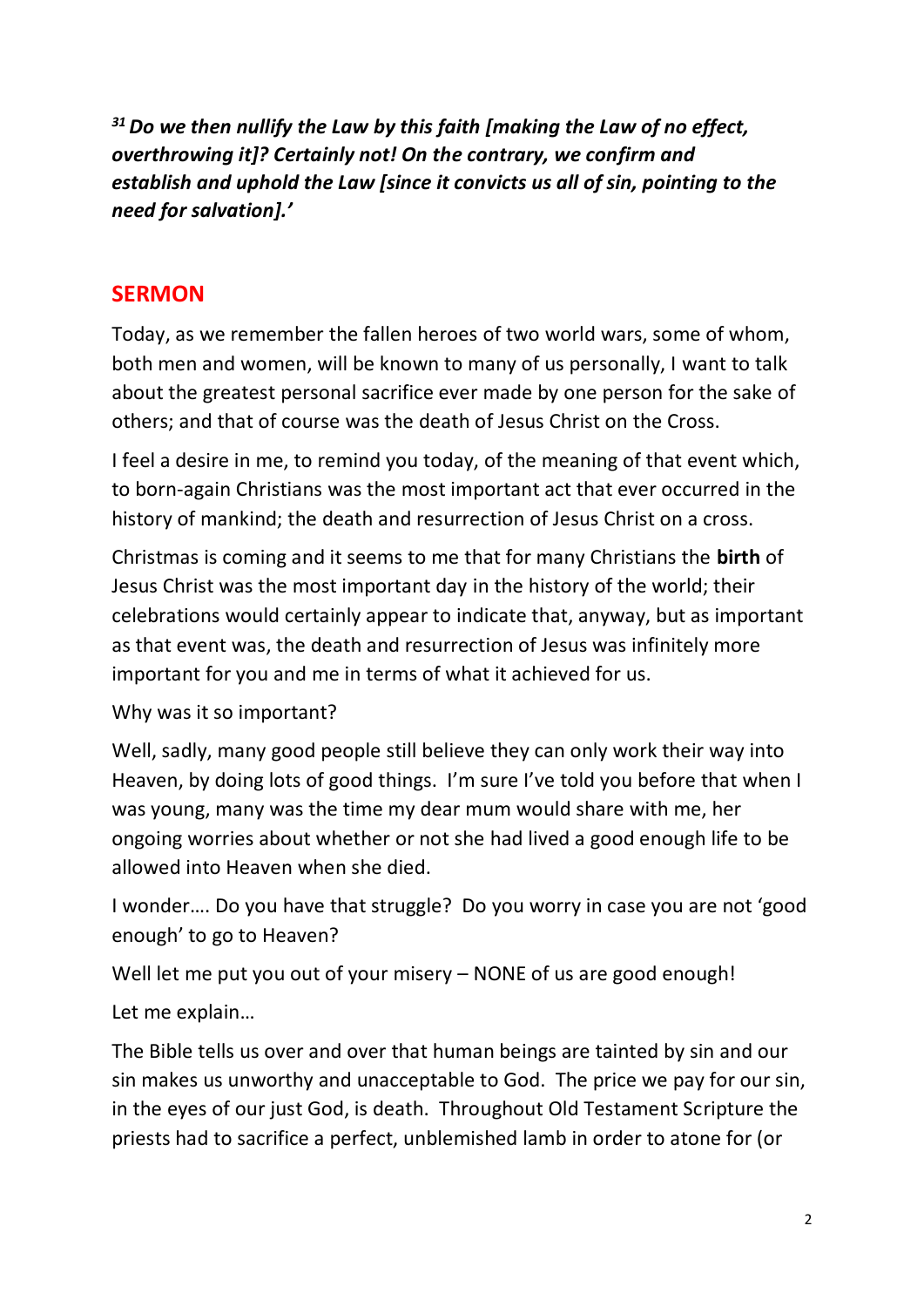cover) the sins of the people, month after month, year after year. The sacrifices made the people 'right with God', until they sinned again!

Jesus was **without sin** and was the only perfect man who walked the earth. He alone was an acceptable sacrifice to God for our sins. His sacrifice brought to an end the need for the sacrifice of animals without defect.

Because none of us are good enough, God decided to make a way for us to be saved, **despite** our sin.

In the reading today, Paul explains to us in his letter to the Christians living in Rome the fact that in the past (that is prior to Christ) the way of salvation was achieved by adhering to every part of the law. And nobody was able to do that, hence the need for the priests of the past to sacrifice a spotless lamb regularly, to cleanse the people of their sin in order for God's wrath to be satisfied.

But, says Paul, now – as a result of the death of Jesus Christ – there is no longer the need for animal sacrifices, God had allowed something new to happen, as regards the way of salvation for every believer.

Paul calls it justification.

What does he mean?

Well if we look at dictionaries for the answer, we see some helpful definitions like…

'The declaring of a person to be just or righteous'.

'The act of making someone right with God'.

'It is a legal term signifying acquittal'.

'It is the opposite of condemnation'.

If we tried to combine those definitions, we might come up with something like 'A person is made 'right with God.' They are not condemned but acquitted (of their wrongdoing), on the contrary, they are found to be guiltless, and exonerated!'

I wonder, do you feel like that today?

If not, you **can do** if you simply believe in Jesus Christ as your Saviour and, confess and repent of your wrongdoings…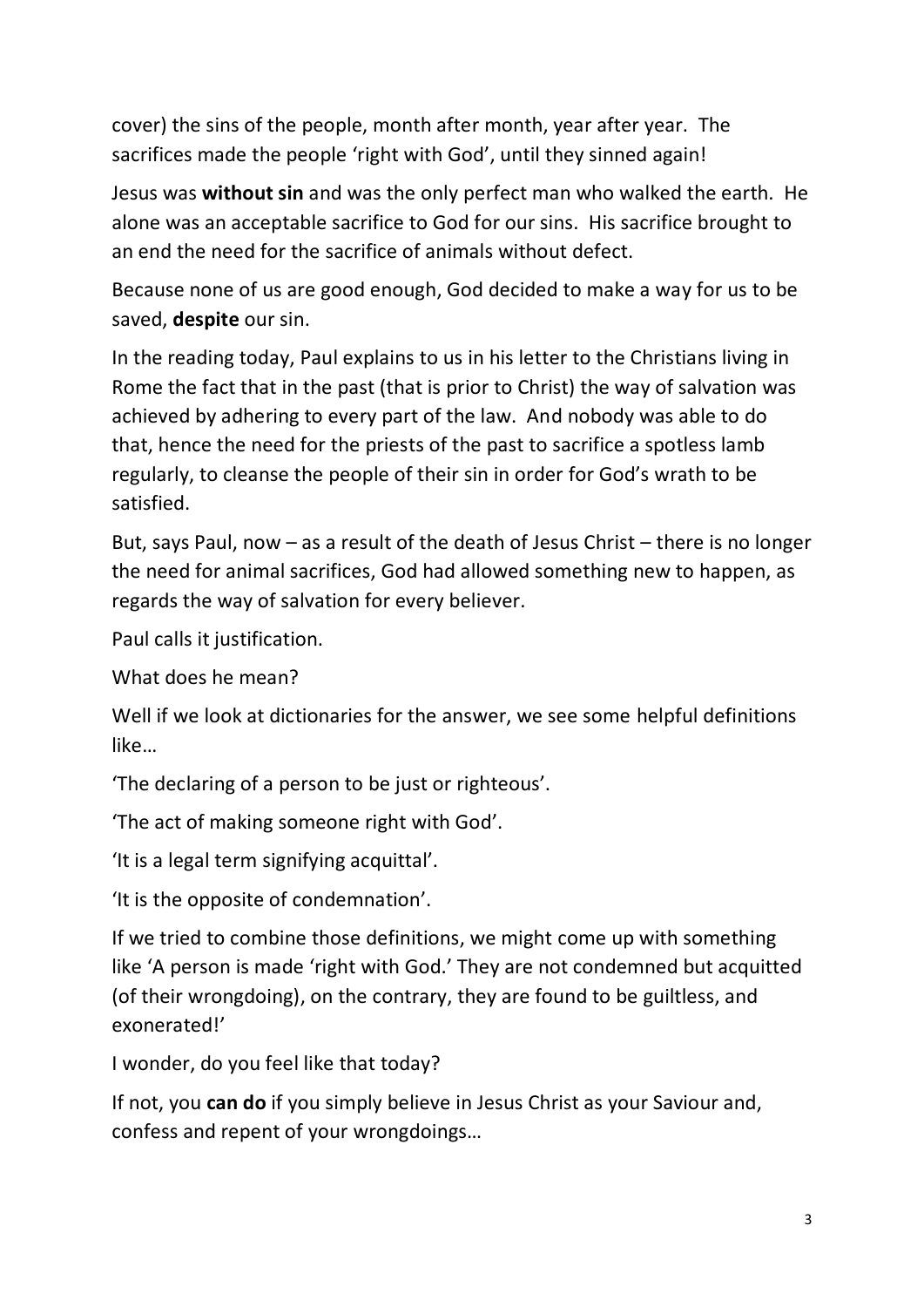#### According to Verse 24 of today's reading, 'justification' means *'[declared free of the guilt of sin, made acceptable to God, and granted eternal life]'.*

To better understand how we receive this 'justification' we need to read again five verses of today's reading (verses 22 to 26). This is what those verses say…

*'The righteousness of God comes through faith in Jesus Christ for all those [Jew or Gentile] who believe [and trust in Him and acknowledge Him as God's Son]. There is no distinction, since all have sinned and continually fall short of the glory of God, and are being justified [declared free of the guilt of sin, made acceptable to God, and granted eternal life] as a gift by His [precious, undeserved] grace, through the redemption [the payment for our sin] which is [provided] in Christ Jesus, whom God displayed publicly [before the eyes of the world] as a [life-giving] sacrifice of atonement and reconciliation (propitiation) by His blood [to be received] through faith.*

*This was to demonstrate His righteousness [which demands punishment for sin], because in His forbearance [His deliberate restraint] He passed over the sins previously committed [before Jesus' crucifixion]. It was to demonstrate His righteousness at the present time, so that He would be just and the One who justifies those who have faith in Jesus [and rely confidently on Him as Saviour].'*

There is real and confident hope of eternal life for ALL of us here today *'who have faith in Jesus [and rely confidently on Him as Saviour],'* and, as it says in verse 22, *'acknowledge Him as God's Son.*

This teaching is so key to Paul that he shares it with many of the other early churches that he wrote to, and which form part of the New Testament.

Listen to what Paul says to the Church in Corinth about justification:

*'(God) made Christ who knew no sin to [judicially] be sin on our behalf, so that in Him we would become the righteousness of God [that is, we would be made acceptable to Him and placed in a right relationship with Him by His gracious lovingkindness].* (2 Corinthians 5 v 21)

This is how Paul explains the concept of justification in Galatians 2 v 16:

*'…We know that a man is not justified [and placed in right standing with God] by works of the Law, but [only] through faith in [God's beloved Son,] Christ Jesus. And even we [as Jews] have believed in Christ Jesus, so that we may be justified by faith in Christ and not by works of the Law. By observing*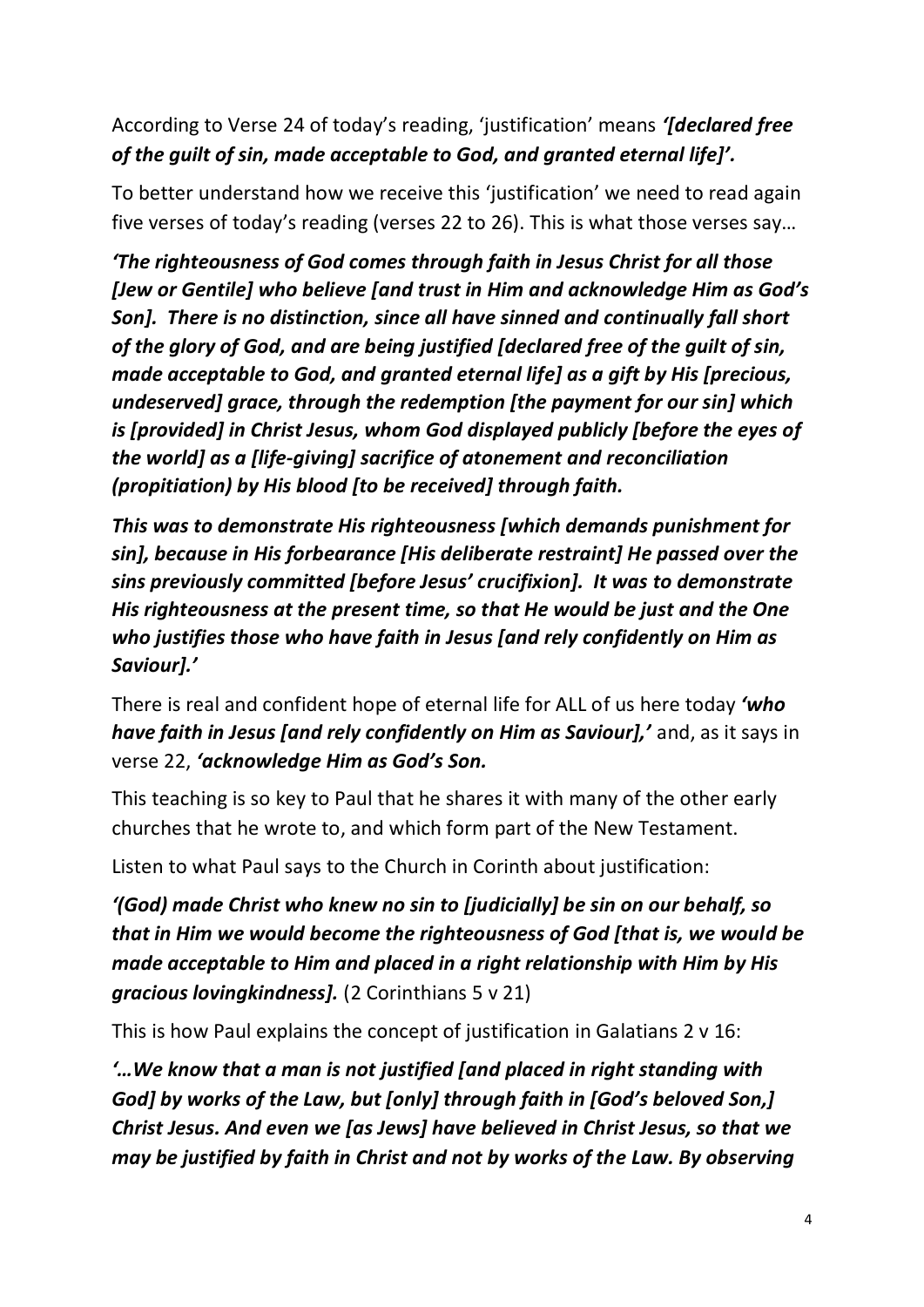### *the Law no one will ever be justified [declared free of the guilt of sin and its penalty].'*

The Amplified Bible adds this helpful note concerning the verse I have just read to you:

'Being justified is a legal or judicial declaration of righteousness. Justification has two parts: Firstly, being declared free of blame, acquitted of sin—not guilty. Believers are justified because Jesus Christ personally assumed the guilt for our sin on the cross;

Secondly, God declares the person righteous, that is, placed in a position of right-standing with Him. A person **cannot** be made righteous by his personal behaviour, no matter how good, or by the declaration of any other human being.'

If we look again at the last verse of the Galatians scripture I just read to you, it says this:

## *'By observing the Law, no one will ever be justified [declared free of the guilt of sin and its penalty].'*

And if we look at what Paul wrote to the Ephesian Church, we read this in Ephesians chapter 2 verses 8 and 9…

# *'For it is by grace [God's remarkable compassion and favour drawing you to Christ] that you have been saved [actually delivered from judgment and given eternal life] through faith. And this [salvation] is not of yourselves [not through your own effort], but it is the [undeserved, gracious] gift of God; not as a result of [your] works [nor your attempts to keep the Law], so that no one will [be able to] boast or take credit in any way [for his salvation]'.*

Some 'Christians' have taken Paul's words concerning the inability of the law to save us, to - in effect - give them a licence to sin, claiming we are no longer under the Old Testament law.

And so, it is at this point I want to return to the Scripture I read out loud earlier on in this service – that is **Romans chapter 3.**

So far in Romans chapter 3 we have seen two key things…

Firstly, we are only justified (that is made right with God) by **faith in Jesus Christ as our Saviour**, and secondly that **the Old Testament law (in this case the Ten Commandments) is NOT nullified.**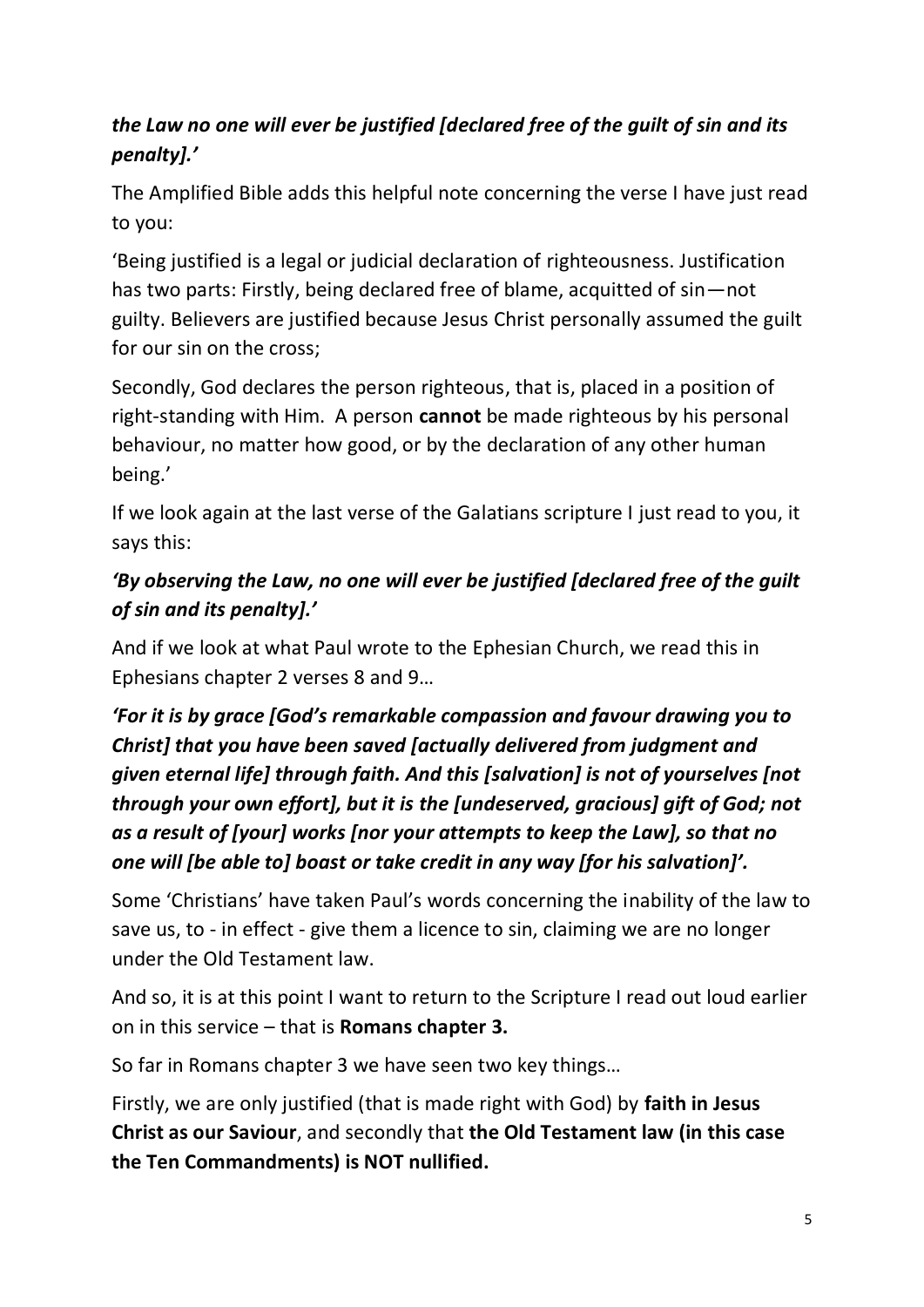Indeed, Jesus told us this in the Gospels, and he said in Matthew's Gospel chapter 5 and verses 17 to 19:

*'"Do not think that I came to do away with or undo the Law [of Moses] or the [writings of the] Prophets; I did not come to destroy but to fulfil. For I assure you and most solemnly say to you, until heaven and earth pass away, not the smallest letter or stroke [of the pen] will pass from the Law until all things [which it foreshadows] are accomplished. So whoever breaks one of the least [important] of these commandments, and teaches others to do the same, will be called least [important] in the kingdom of heaven; but whoever practices and teaches them, he will be called great in the kingdom of heaven.'*

Now this is what Paul says, in Romans chapter 3, verses 27 to 31…

*'Then what becomes of [our] boasting? It is excluded [entirely ruled out, banished]. On what principle? On [the principle of good] works?* 

*No, but on the principle of faith. For we maintain that an individual is justified by faith distinctly apart from works of the Law [the observance of which has nothing to do with justification, that is, being declared free of the guilt of sin and made acceptable to God]. Or is God the God of Jews only? Is He not also the God of Gentiles [who were not given the Law]? Yes, of Gentiles also, since indeed it is one [and the same] God who will justify the circumcised* (the Jews) *by faith [which began with Abraham], and the uncircumcised (us gentiles) through [their newly acquired] faith.*

*Do we then nullify the Law by this faith [making the Law of no effect, overthrowing it]? Certainly not! On the contrary, we confirm and establish and uphold the Law [since it convicts us all of sin, pointing to the need for salvation].'*

Did you know that if you are a believer in Jesus Christ, and you regularly confess and turn away from your sins and obey the Word of God, you have been made right with Him?

It's true. To use the hymn writer's words 'The Bible tells me so.'

This is how that amazing early twentieth century Christian, Oswald Chambers puts it, in his book *My Utmost for His Highest*…

*"I am not saved by believing – I simply realise I am saved by believing. And it is not repentance that saves me – repentance is only the sign that I realise what*